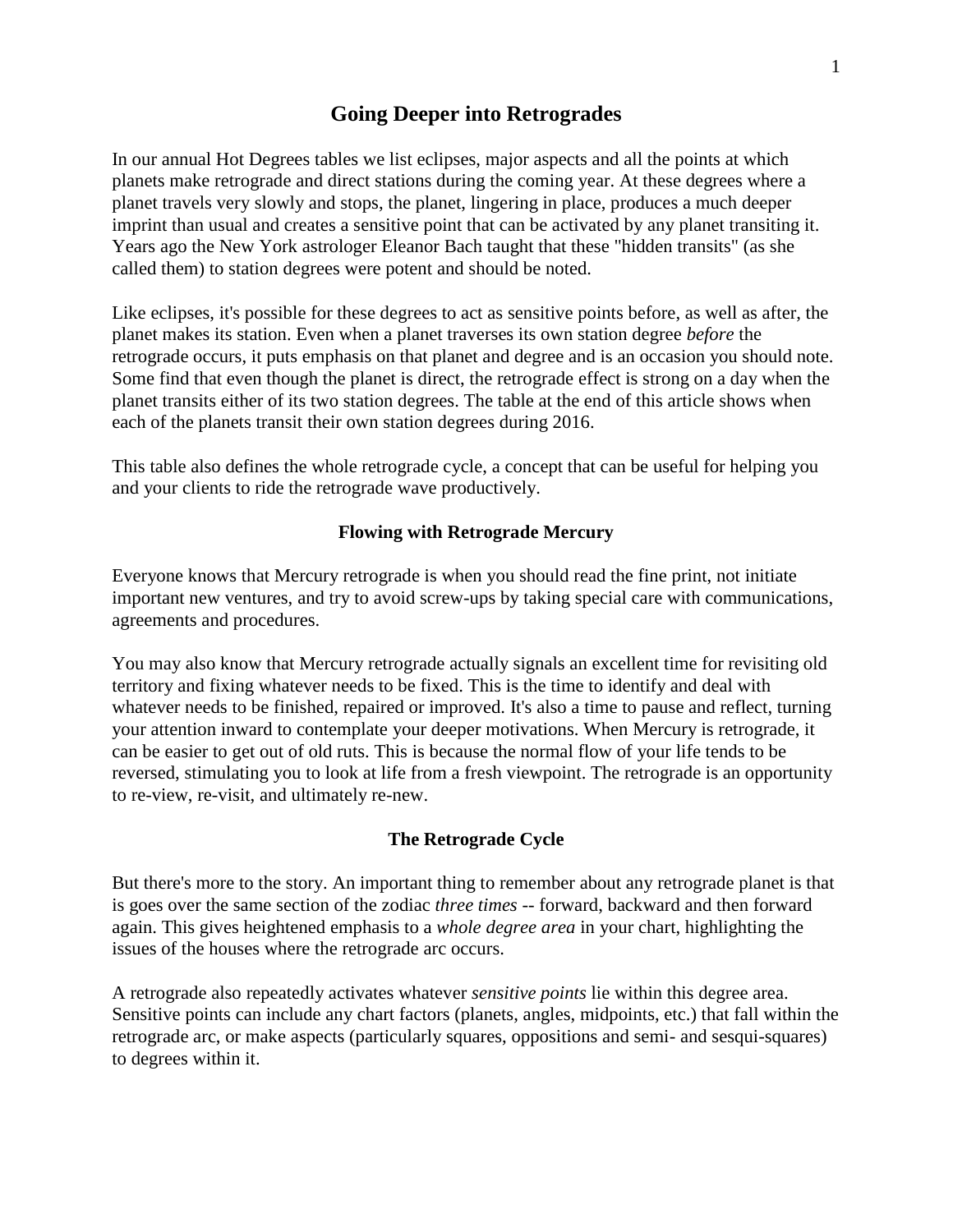First, a planet *about to go retrograde* highlights these sensitive points in the order in which you usually experience them day after day, year after year through repeated transits from the Sun, Moon and chart angles. Then, when the planet goes *retrograde*, it highlights these points in reverse order. After planet goes *direct*, the usual order resumes.

Noting the zodiacal order of the planets in a chart can be informative. For example, if you have Saturn placed where it is usually transited just before Jupiter is transited, you will tend to feel that hard work eventually brings its rewards. If Jupiter is placed so it is usually transited just before Saturn, you may feel that whenever you grow especially expansive and happy, hard realities soon bring you down to earth. At times when a planet transits in *reverse* over your Jupiter and Saturn, you will clearly not experience these planets in the same way. In his book *Planets in Containment* John Sandbach shows how useful the zodiacal order of the planets can be in chart interpretation.

### **The Three Phases of a Retrograde**

To understand what a retrograde is doing in the chart, you must look at not just the period when a planet is traveling backwards, but also at the periods before and after the retrograde when the planet is traversing the same degree area. These periods, which are often called the *retrograde shadow*, are part of a whole retrograde cycle.

The retrograde cycle has three main phases:

- The *pre-shadow period*, which starts when the planet, traveling forward in the zodiac, transits the degree where it will later make its direct station. This period lasts until the planet turns retrograde.
- The *retrograde period*, from when the planet makes its retrograde station to when it makes its direct station. Throughout this period the planet is traveling backward through the zodiac.
- The *post-shadow period*, when the planet, having resumed direct motion, moves from the degree of its direct station forward to the point where it originally went retrograde.

Being conscious of these three phases gives you a strategy for using the retrograde productively.

- *The pre-shadow period* is when you really should start paying special attention to details, because what you do now can result in problems that you experience later during the retrograde. Strive for clarity in all your communications.
- *The retrograde period* is when the results of problems set up during the pre-shadow can surface. Also, any decisions that you made during the pre-shadow are now up for review. During the retrograde period you will usually, but not always, change those decisions.

 Ideally, this is a time for pausing to review and reflect upon what you've been doing, so that you can view it in a new light. It's time to clean up old business, creating a clean slate for initiating new ventures when the retrograde cycle is over. In order to keep from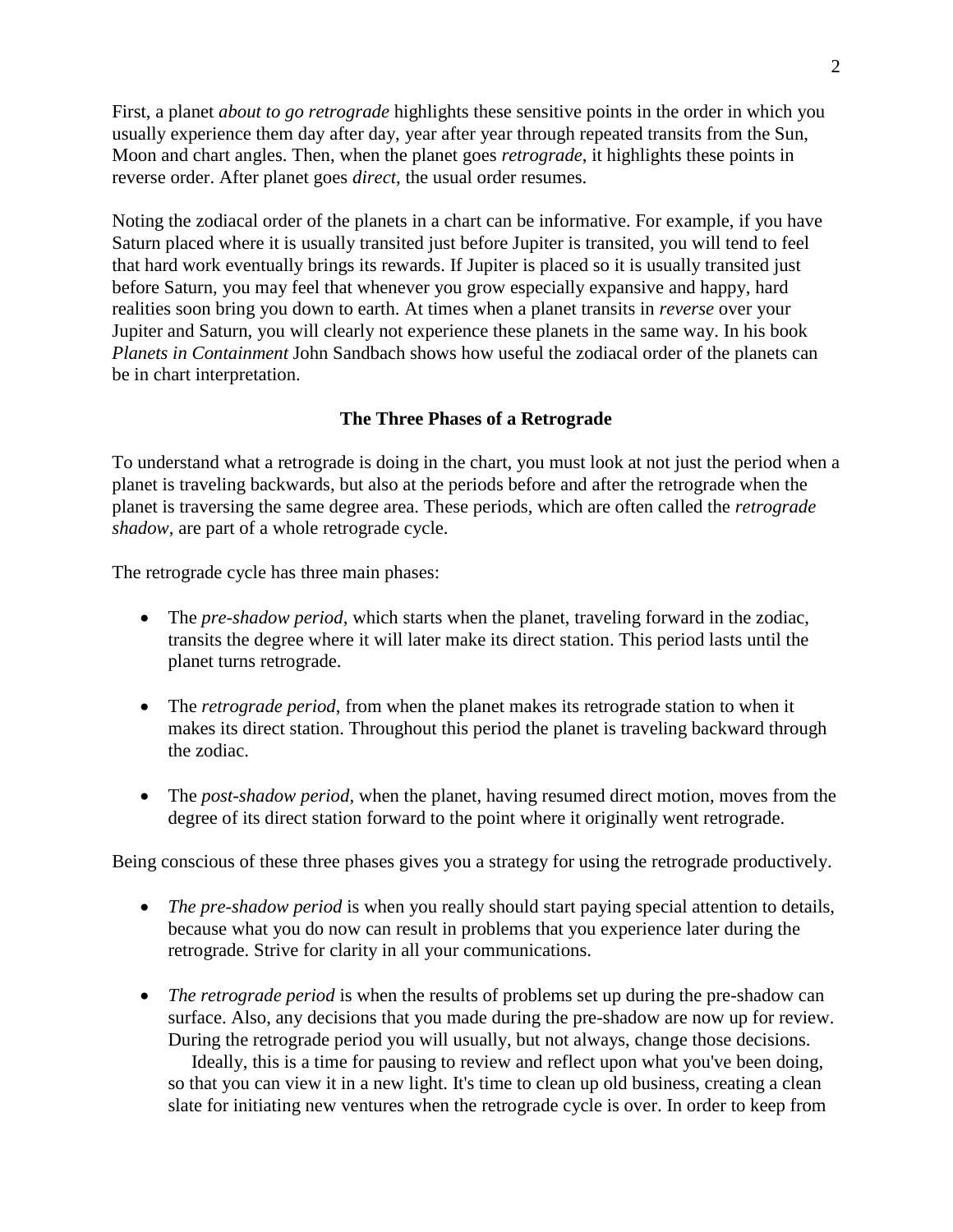perpetuating existing problems or creating new ones, continue to take special care with details.

• *The post-shadow period* is when you feel life resuming its normal rhythm. With Mercury going over its retrograde arc one last time, you get a chance to re-visit and resolve any problems that arose and integrate the lessons learned. If you do not make a decision during this phase, then the decision that you made during the pre-shadow and/or retrograde phase is likely to stand.

For more specific guidance on the kinds of issues that will come up during the retrograde cycle, look to the signs and natal houses covered by the retrograde arc and the natal planets and sensitive points that lie within it. If Mercury, Gemini or Virgo are strong in your chart, you may be affected by Mercury retrograde more than most people.

Cruising the internet, you will find more excellent advice about weathering Mercury retrograde. Roman Oleh Yaworsky's site PowerfulLight.com, Wendy Guy's site EvolvingDoor.ca, and DebraClementAstrologer.com are all well worth visiting.

## **The Table of Retrograde Shadow Dates**

The table at the end of this article shows when these phases occur during 2016, not just for Mercury but for all the planets. There isn't as much lore about the behavior of Venus, Mars and the other planets when retrograde, but you could expect that the affairs of these planets would be affected in phases analogous to the way Mercury is affected. At their websites Wendy Guy and Debra Clement discuss the meaning of other planets as well as Mercury going retrograde.

While Jupiter and the planets beyond it go retrograde for some months every year, Venus and Mars each go retrograde only about every two years. Occasionally both will go retrograde in a given calendar year, as they did in 2001 and 2012 and will in 2018, or neither will retrograde, as in 2011. But usually they retrograde in alternate years. In 2016 it's the year for Mars retrograde, and in 2017 it's the year for Venus. Because the retrogrades of Venus and Mars are rarer than those of the other planets, mundane astrologers tend to take extra note of them.

Neptune and Pluto move so slowly that their shadow periods overlap from year to year, and so they are always in the shadow of one retrograde or another. Still, it could be informative to consider the pre- and post-shadows that are attached to each individual retrograde period.

-- Pat White

*Thanks to Solar Fire user David G. Walters, who brought up the matter of retrograde shadows and contributed information to this article.*

CALCULATIONS BY SOLAR FIRE 9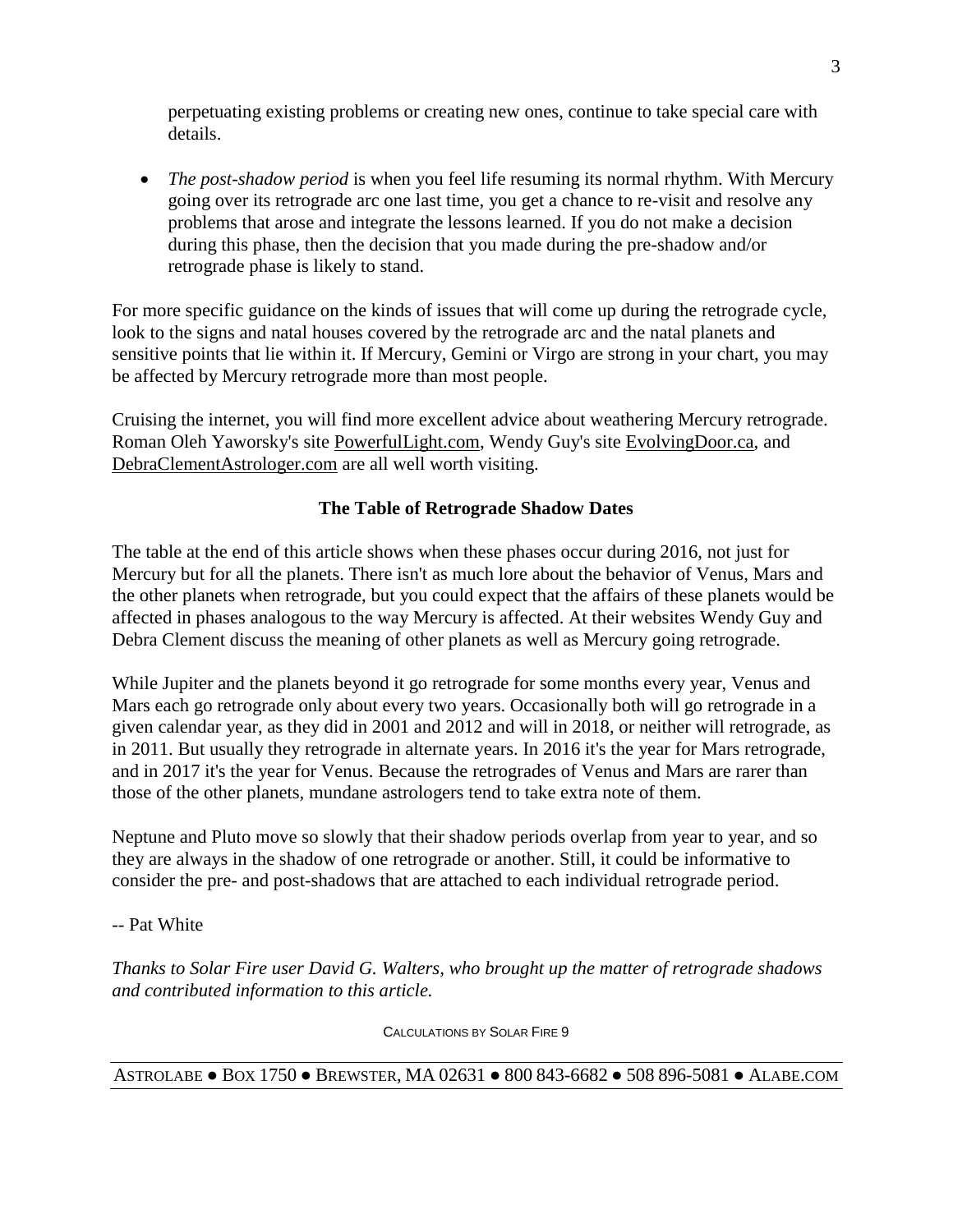# **2016 Planetary Stations with Retrograde Arc or "Shadow" Enter/Exit Dates**

Note: Includes cycles that run over into the previous or following year. Venus makes no stations and has no shadow periods during 2016.

| Dec 19 2015       | Mer        | 14°Cp54'42" D           | Enters           | 6:31p  | <b>EST</b> |
|-------------------|------------|-------------------------|------------------|--------|------------|
| Jan 5 2016        | Mer        | 01°Aq02'36" R           | <b>SR</b>        | 8:05a  | <b>EST</b> |
| Jan 25 2016       | Mer        | 14°Cp54'42" D           | <b>SD</b>        | 4:49p  | <b>EST</b> |
| Feb 14 2016       | Mer        | 01°Aq02'36" D           | Exits            | 1:34p  | <b>EST</b> |
|                   |            |                         |                  |        |            |
| Apr 14 2016       | Mer        | 14°Ta20'16" D           | Enters           | 2:08p  | <b>EDT</b> |
| Apr 28 2016       | Mer        | 23°Ta36'06" R           | <b>SR</b>        | 1:19p  | <b>EDT</b> |
| May 22 2016       | Mer        | 14°Ta20'16" D           | <b>SD</b>        | 9:19a  | <b>EDT</b> |
| Jun 7 2016        | Mer        | 23°Ta36'06" D           | Exits            | 1:46p  | <b>EDT</b> |
|                   |            |                         |                  |        |            |
| Aug 10 2016       | Mer        | 14°Vi49'21" D           | Enters           | 7:23a  | <b>EDT</b> |
| Aug 30 2016       | Mer        | 29°Vi04'38" R           | <b>SR</b>        | 9:03a  | <b>EDT</b> |
| Sep 22 2016       | Mer        | 14°Vi49'21" D           | <b>SD</b>        | 1:30a  | <b>EDT</b> |
| Oct 6 2016        | Mer        | 29°Vi04'38" D           | Exits            | 2:18p  | <b>EDT</b> |
|                   |            |                         |                  |        |            |
| Dec 1 2016        | Mer        | 28°Sg50'55" D           | Enters           | 8:17p  | <b>EST</b> |
| Dec 19 2016       | Mer        | 15°Cp07'51" R           | <b>SR</b>        | 5:55a  | <b>EST</b> |
| Jan 8 2017        | Mer        | $28^{\circ}$ Sg50'55" D | SD               | 4:42a  | <b>EST</b> |
| Jan 27 2017       | Mer        | 15°Cp07'51" D           | Exits            | 12:29p | <b>EST</b> |
|                   |            |                         |                  |        |            |
| Feb 17 2016       | Mar        | 23°Sc03'28" D           | Enters           | 10:18p | <b>EST</b> |
| Apr 17 2016       | Mar        | 08°Sg54'02" R           | <b>SR</b>        | 8:13a  | <b>EDT</b> |
| Jun 29 2016       | Mar        | 23°Sc03'28" D           | <b>SD</b>        | 7:38p  | <b>EDT</b> |
| Aug 22 2016       | Mar        | 08°Sg54'02" D           | Exits            | 9:57a  | <b>EDT</b> |
|                   |            |                         |                  |        |            |
| Oct 12 2015       | Jup        | 13°Vi15'18" D           | Enters           | 9:37p  | <b>EDT</b> |
| Jan 7 2016        | Jup        | 23°Vi14'16" R           | <b>SR</b>        | 11:40p | <b>EST</b> |
| <b>May 9 2016</b> | Jup        | 13°Vi15'18" D           | <b>SD</b>        | 8:14a  | <b>EDT</b> |
| Aug 7 2016        | Jup        | 23°Vi14'16" D           | Exits            | 1:54a  | <b>EDT</b> |
|                   |            |                         |                  |        |            |
| Nov 10 2016       | Jup        | 13°Li12'58" D           | Enters           | 11:38p | <b>EST</b> |
| Feb 6 2017        | Jup        | 23°Li08'25" R           | $S_{\mathbf{R}}$ | 1:52a  | <b>EST</b> |
| <b>Jun 9 2017</b> | Jup        | 13°Li12'58" D           | <b>SD</b>        | 10:02a | <b>EDT</b> |
| Sep 6 2017        | Jup        | 23°Li08'25" D           | Exits            | 10:06p | <b>EDT</b> |
|                   |            |                         |                  |        |            |
| Dec 19 2015       | Sat        | 09°Sg46'44" D           | Enters           | 2:59p  | <b>EST</b> |
| Mar 25 2016       | Sat        | $16^{\circ}$ Sg24'18" R | <b>SR</b>        | 6:00a  | <b>EDT</b> |
| Aug 13 2016       | <b>Sat</b> | 09°Sg46'44" D           | <b>SD</b>        | 5:49a  | <b>EDT</b> |
| Nov 19 2016       | Sat        | 16°Sg24'18" D           | Exits            | 6:53a  | <b>EST</b> |
|                   |            |                         |                  |        |            |